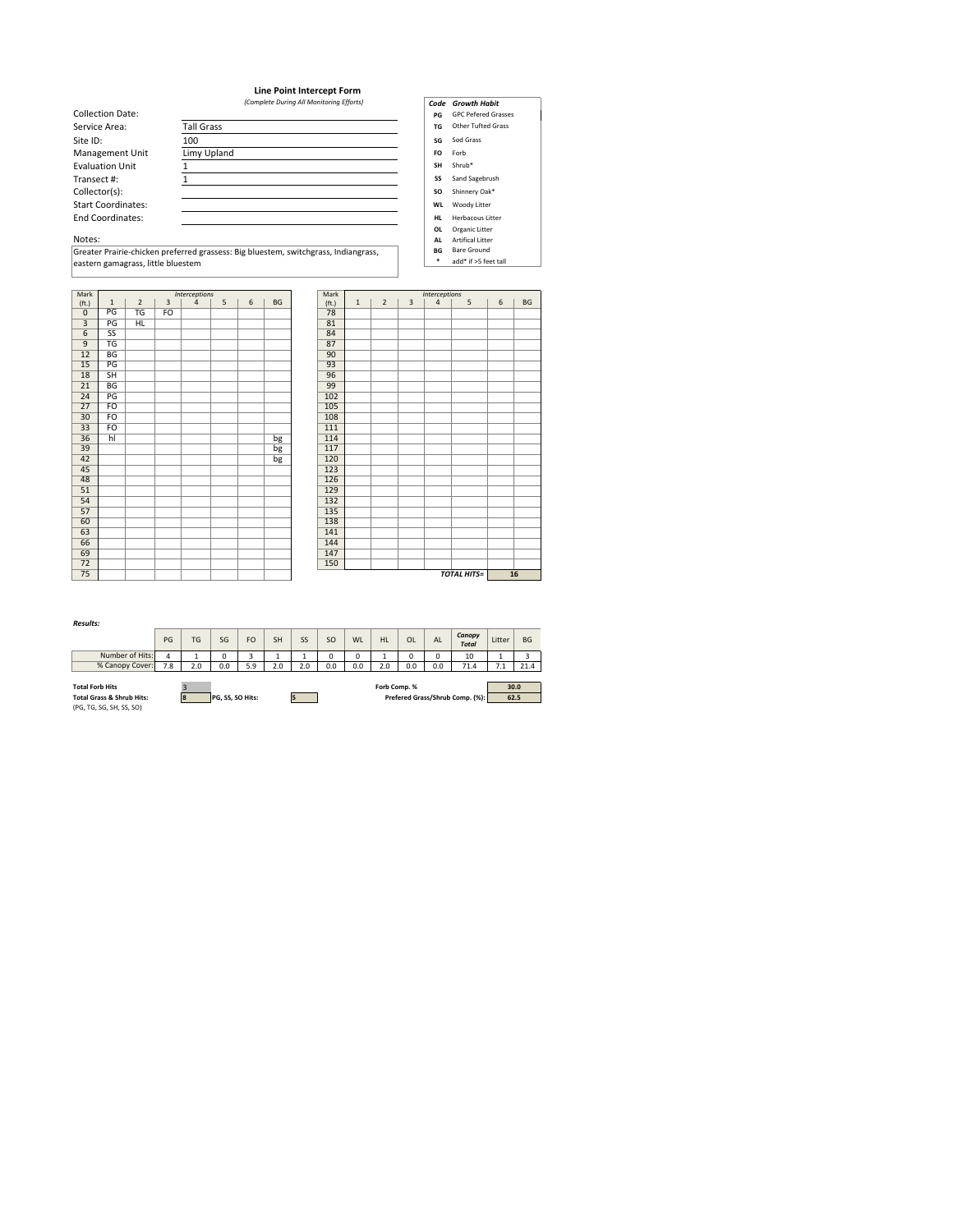# **WAFWA Visual Obstruction Reading (VOR) Data Form**

|                           | (Complete Only During Breeding Season at Manggement Sites) |
|---------------------------|------------------------------------------------------------|
| <b>Collection Date:</b>   |                                                            |
| Service Area:             | <b>Tall Grass</b>                                          |
| Site ID:                  | 100                                                        |
| Management Unit           | Limy Upland                                                |
| <b>Evaluation Unit</b>    |                                                            |
| Transect #:               |                                                            |
| Collector(s):             |                                                            |
| <b>Start Coordinates:</b> |                                                            |
| <b>End Coordinates:</b>   |                                                            |

|           | Visual Obstruction Reading (VOR) |  |  |  |  |  |  |  |  |  |  |  |  |  |
|-----------|----------------------------------|--|--|--|--|--|--|--|--|--|--|--|--|--|
| Mark (ft) |                                  |  |  |  |  |  |  |  |  |  |  |  |  |  |
|           | Obscured                         |  |  |  |  |  |  |  |  |  |  |  |  |  |
|           | Bands                            |  |  |  |  |  |  |  |  |  |  |  |  |  |
| 20        |                                  |  |  |  |  |  |  |  |  |  |  |  |  |  |
| 40        |                                  |  |  |  |  |  |  |  |  |  |  |  |  |  |
| 60        |                                  |  |  |  |  |  |  |  |  |  |  |  |  |  |
| 80        |                                  |  |  |  |  |  |  |  |  |  |  |  |  |  |
| 100       |                                  |  |  |  |  |  |  |  |  |  |  |  |  |  |
| 120       |                                  |  |  |  |  |  |  |  |  |  |  |  |  |  |
| 140       |                                  |  |  |  |  |  |  |  |  |  |  |  |  |  |

*.*

Notes:

*Optimal VOR for nesting: 2.5*

•VOR pole is 5 feet tall, 1 inch in diameter, with bands 4 inches in length. Place VOR pole at the mark, on the north side of the transect line.<br>Sighting pole is 1.5 feet tall. Placed at a distance of 6.5 feet from the VOR

•VOR is recorded as a decimal number of each band obscured. For example, 1.5 means that all of band 1 is completely obscured and HALF<br>of band-2 is obscured, or 3.25 means that all of bands-1,2, & 3 are obscured and 0.25 o

*Note:* Record "0" if a reading does not result in a VOR ; this indicates that a reading was made.

| 'esults: |       |                            |
|----------|-------|----------------------------|
| #DIV/0!  | #REF! | <b>Average VOR Reading</b> |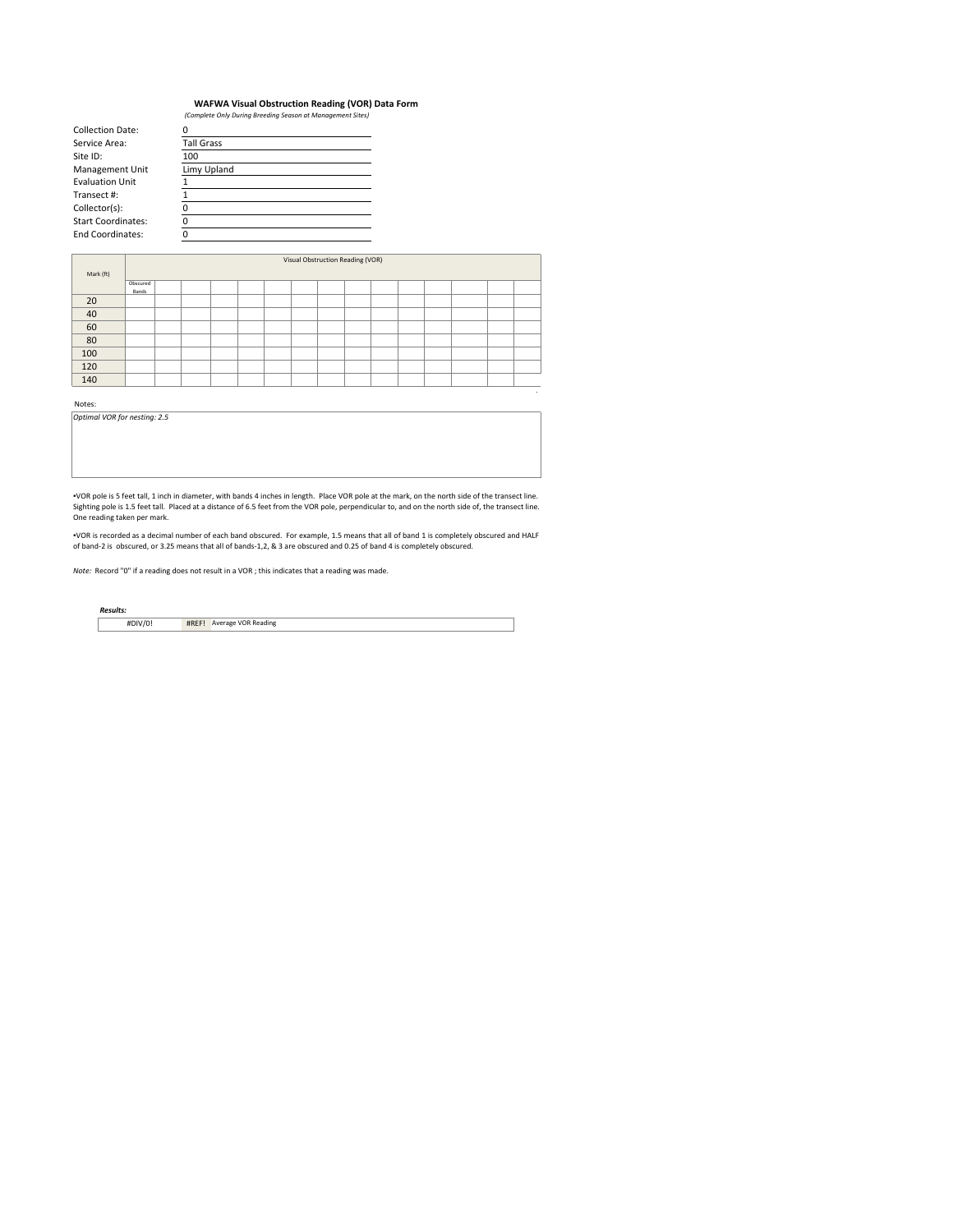# **WAFWA Plant Height Data Form**

|  |  | (Complete Only During Breeding Season at Management Sites) |
|--|--|------------------------------------------------------------|
|  |  |                                                            |

| Collection Date:          |                   |
|---------------------------|-------------------|
| Service Area:             | <b>Tall Grass</b> |
| Site ID:                  | 100               |
| Management Unit:          | Limy Upland       |
| <b>Evaluation Unit:</b>   |                   |
| Transect #:               |                   |
| Collector(s):             |                   |
| <b>Start Coordinates:</b> |                   |
| <b>End Coordinates:</b>   |                   |

| Mark              | <b>Herbacous Plant Height</b> | Woody Plant Height |
|-------------------|-------------------------------|--------------------|
| (f <sub>t</sub> ) | (inches)                      | (inches)           |
| 15                |                               |                    |
| 25                |                               |                    |
|                   |                               |                    |
| 35                |                               |                    |
| 45                |                               |                    |
| 55                |                               |                    |
| 65                |                               |                    |
| 75                |                               |                    |
| 85                |                               |                    |
| 95                |                               |                    |
| 105               |                               |                    |
| 115               |                               |                    |
| 125               |                               |                    |
| 135               |                               |                    |
| 145               |                               |                    |
| Avg.              | #DIV/0!                       | #DIV/0!            |

| <b>Plant Height</b> | Record to:     |
|---------------------|----------------|
| $0'$ to $3$ feet:   | Nearest inch   |
| 3'1" to 10' feet:   | Nearest foot   |
| >10'.1" feet        | Nearest 5 feet |

•Measure tallest living or dead plant, including seed heads, intersecting a 12" diameter vertical cylinder<br>next to and north of the tape, at the mark.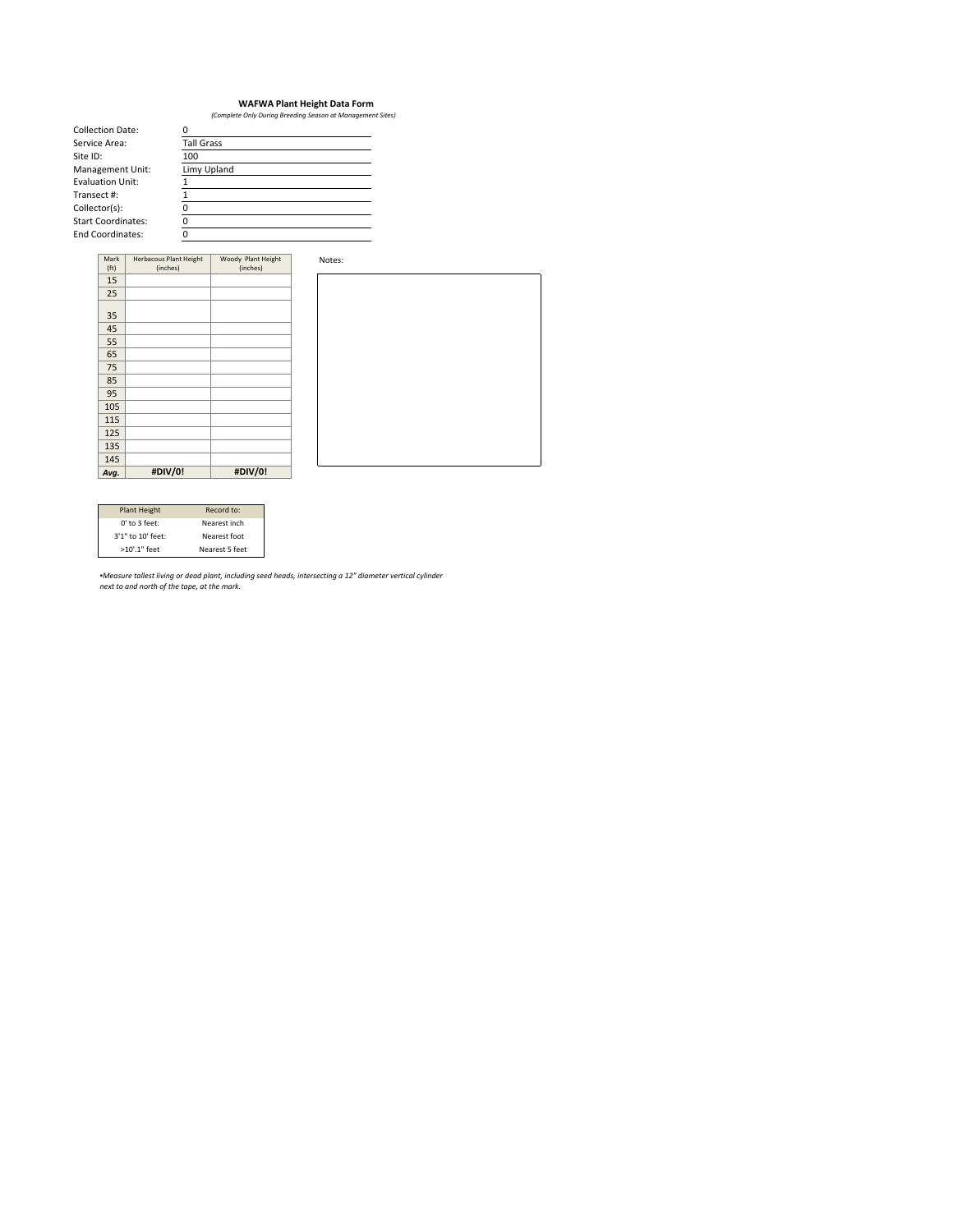### **WAFWA Plant Phenology Form**

|  |  | (Complete Only During Breeding Season at Management Sites) |  |
|--|--|------------------------------------------------------------|--|
|  |  |                                                            |  |
|  |  |                                                            |  |

| <b>Collection Date:</b>   |                   |
|---------------------------|-------------------|
| Service Area:             | <b>Tall Grass</b> |
| Site ID:                  | 100               |
| Management Unit:          | Limy Upland       |
| <b>Evaluation Unit:</b>   |                   |
| Transect #:               |                   |
| Collector(s):             |                   |
| <b>Start Coordinates:</b> |                   |
| <b>End Coordinates:</b>   |                   |
|                           |                   |

| GRASS (check 2 boxes when both warm- & cool-season grasses are present) |  |
|-------------------------------------------------------------------------|--|
| 1 - GREEN LEAVES BEFORE BOOT                                            |  |
| 2- BOOT STAGE                                                           |  |
| 3- SEED SOFT DOUGH TO RIPE                                              |  |
| 4- SEED DESIMINATION                                                    |  |
| 5- WINTER DORMANCY CURED                                                |  |
| <b>FORB</b>                                                             |  |
| 1- GREEN BEFORE FLOWERING                                               |  |
| 2 - FULL BLOOM PETALS FALLING                                           |  |
| 3 - FRUIT RIPENING                                                      |  |
| 4 - FRUIT RIPE TRANSITIONAL TO FALL DORMANCY                            |  |
| 5 - SEED DESIMINATION TRANSITIONAL TO WINTER DORMANCY                   |  |
| <b>SHRUB</b>                                                            |  |
| 1 - GREEN LEAVES ONLY TRANSITIONAL TO FULL LEAF STAGE                   |  |
| 2 - FLOWERS IN BUD, GREEN FLOWERING STAGE                               |  |
| 3 - FLOWERS OPEN TRANSITIONAL TO FRUIT FORM                             |  |
| 4 - SEED MATURITY TRANSITIONAL TO FALL DORMANCY * = GREEN FRUIT WT      |  |
| 5 - WINTER DORMANCY TRANSITIONAL TO CURED LEAVES ** = DRY FRUIT WEIGHT  |  |
| <b>SAND SAGEBRUSH</b>                                                   |  |
| 1 - BUDS SWOLLEN                                                        |  |
| 2 - EARLY LEAF DEVELOPMENT                                              |  |
| 3 - STEM ELONGATION, FULL LEAF                                          |  |
| $4 - FIOWFRING$                                                         |  |
| 5 - SEED MATURITY                                                       |  |
| <b>6 - EARLY LEAF SENESCENCE</b>                                        |  |
| 7 - DORMANCY                                                            |  |
| <b>SHINNERY OAK</b>                                                     |  |
| 1 - BUD SWELL                                                           |  |
| 2 - FLOWERING CATKINS                                                   |  |
| 3 - PISTILLATE FLOWERS AND OR LATERAL BUD FORMATION IN LEAF AXILS       |  |
| $4 - LEAVES < 4 CM$                                                     |  |
| 5 - LEAVES > 4 CM                                                       |  |
| 6 - ACORNS DISTINGUISHED FROM CAP                                       |  |
| 7 - ACRONS GREEN                                                        |  |
| 8 - ACORNS SEPARATE FROM CAP                                            |  |
| 9 - DORMANCY                                                            |  |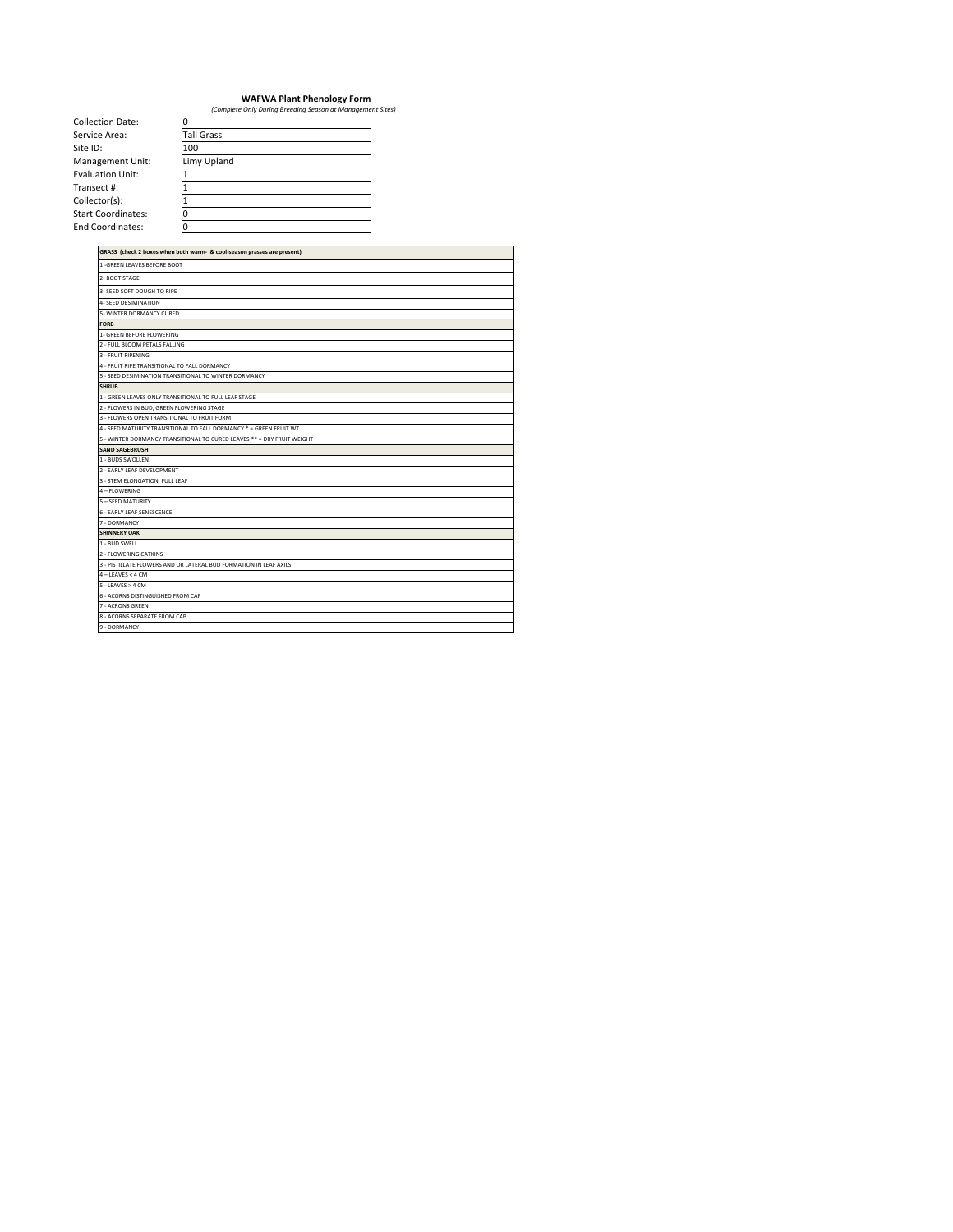# *(Complete During All Monitoring Efforts)* **WAFWA Tree Coverage, Habitat Availability, and Vegetation Summary Form**

| <b>Collection Date:</b> |                   |
|-------------------------|-------------------|
| Service Area:           | <b>Tall Grass</b> |
| Site ID:                | 100               |
| Management Unit:        | Limy Upland       |
| <b>Evaluation Unit:</b> |                   |
| Collector(s):           |                   |

A map will be inserted here showing the evaluation units overlaid with aerial imagery. The map will also show the evaluation unit centroid and the circular 1‐mile radius around it.

|             | Total Canopy (%) | Prefered Grass/Shrub<br>Composition (%) | Tree Cover Across Entire<br>Unit $(\%)$ |
|-------------|------------------|-----------------------------------------|-----------------------------------------|
| Transect #1 | 71.4             | 62.5                                    | <b>NA</b>                               |
| Transect #2 | #DIV/0!          | #DIV/0!                                 | <b>NA</b>                               |
| Average     | 71.4             | 62.5                                    | 0.0%                                    |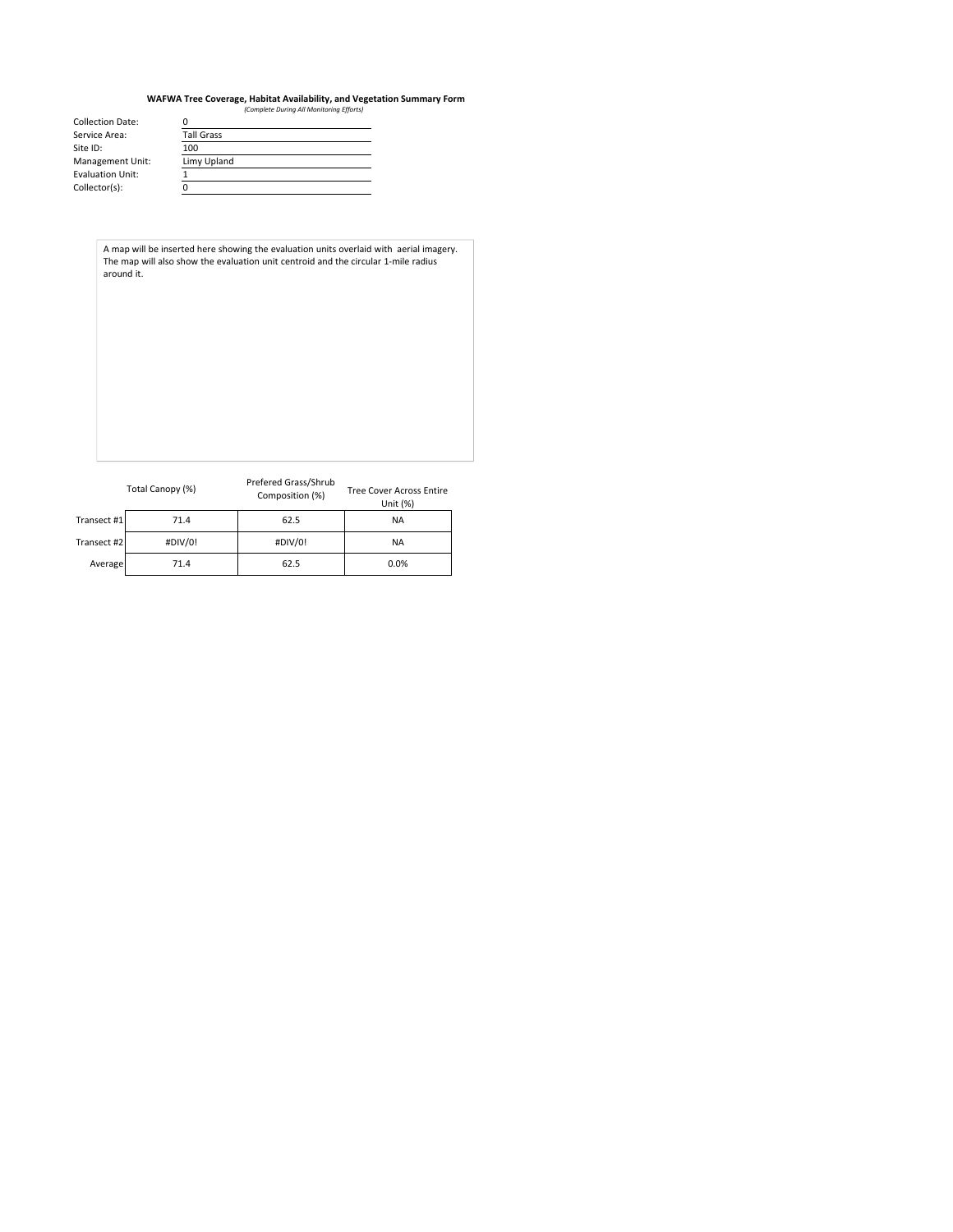|                                               | <b>WAFWA Habitat Evaluation Guide (HEG) Score Sheet</b><br>(Complete During All Monitoring Efforts)                                                                                      |              |             |
|-----------------------------------------------|------------------------------------------------------------------------------------------------------------------------------------------------------------------------------------------|--------------|-------------|
|                                               |                                                                                                                                                                                          |              |             |
| <b>Collection Date:</b>                       | 0                                                                                                                                                                                        |              |             |
| Service Area:                                 | <b>Tall Grass</b>                                                                                                                                                                        |              |             |
| Site ID:                                      | 100                                                                                                                                                                                      |              |             |
| Management Unit:                              | Limy Upland                                                                                                                                                                              |              |             |
| <b>Evaluation Unit:</b>                       | 1                                                                                                                                                                                        |              |             |
| Collector(s):                                 | $\overline{0}$                                                                                                                                                                           |              |             |
|                                               |                                                                                                                                                                                          |              | Score       |
|                                               | Instructions: Score by using a "x" adjacent to appropriate condition.                                                                                                                    |              |             |
| Α.                                            | <b>ANTHROPOGENIC FRAGMENTATION</b><br>Impact buffers will be applied to existing anthropogenic features prior to estimating the number of previously                                     |              |             |
|                                               |                                                                                                                                                                                          |              |             |
|                                               | Newly Impacted Acreage (calculated by applying impact buffers)<br>only applicable for estimating debits                                                                                  |              |             |
|                                               | CHAT <sub>1</sub>                                                                                                                                                                        |              |             |
|                                               | CHAT <sub>2</sub>                                                                                                                                                                        |              |             |
|                                               | CHAT <sub>3</sub><br>CHAT4                                                                                                                                                               |              |             |
|                                               |                                                                                                                                                                                          |              |             |
|                                               | Unimpacted Acreage (calculated by applying impact buffers)                                                                                                                               |              |             |
|                                               | only applicable for estimating credits                                                                                                                                                   |              |             |
|                                               | CHAT <sub>1</sub>                                                                                                                                                                        |              | 6.43        |
|                                               | CHAT <sub>2</sub>                                                                                                                                                                        |              | 0.00        |
|                                               | CHAT <sub>3</sub>                                                                                                                                                                        |              | 0.00        |
|                                               | CHAT4                                                                                                                                                                                    |              | 0.00        |
|                                               | <b>SITE CONDITION</b>                                                                                                                                                                    |              |             |
| В.                                            |                                                                                                                                                                                          |              |             |
|                                               |                                                                                                                                                                                          |              |             |
|                                               | 1.) Vegetation Cover - Non-overlapping canopy cover of herbaceous plants and woody shrubs within evaluation unit                                                                         |              |             |
| a Cover is >45%                               |                                                                                                                                                                                          | 1.00         |             |
| b Cover is 30-45%<br>c Cover is 15-29%        |                                                                                                                                                                                          | 0.85<br>0.60 |             |
| d Cover is $< 15\%$                           |                                                                                                                                                                                          | 0.25         |             |
| e Evaluation unit is used for crop production |                                                                                                                                                                                          | 0.05         |             |
|                                               | <b>Assigned Point Value</b>                                                                                                                                                              |              | $\mathbf 0$ |
|                                               | 2.) little bluestem, sideoats grama, big bluestem, indiangrass, sand bluestem, switchgrass, sand sagbrush, and sand                                                                      |              |             |
|                                               | a >75% of vegetation is preferred species of grasses or shrubs                                                                                                                           | 1.00         |             |
|                                               | b 50-74% of vegetation is preferred species of grasses or shrubs                                                                                                                         | 0.85         |             |
|                                               | c 25-49% of vegetation is preferred species of grasses or shrubs                                                                                                                         | 0.60         |             |
|                                               | d < 25% of vegetation is preferred species of grasses or shrubs                                                                                                                          | 0.25         |             |
| e Evaluation unit is used for crop production |                                                                                                                                                                                          | 0.05         |             |
|                                               | <b>Assigned Point Value</b>                                                                                                                                                              |              | $\mathbf 0$ |
| 3.) Presence of Tall Woody Plants             |                                                                                                                                                                                          |              |             |
|                                               |                                                                                                                                                                                          | 1.00         |             |
|                                               | a No woody plants >3ft in height in uplands within the evaluation unit<br>b Woody plants >3ft in height have an average canopy cover of <1% in the upland portion of the evaluation unit | 0.85         |             |
|                                               | c Woody plants >3ft in height have an average canopy cover of 1-5% in the upland portion of the evaluation unit                                                                          | 0.60         |             |
|                                               | d Woody plants >3ft in height have an average canopy cover >5% in the upland portion of the evaluation unit                                                                              | 0.25         |             |
| e Evaluation unit is used for crop production |                                                                                                                                                                                          | 0.05         |             |
|                                               | <b>Assigned Point Value</b>                                                                                                                                                              |              | $\mathbf 0$ |

*Page 1*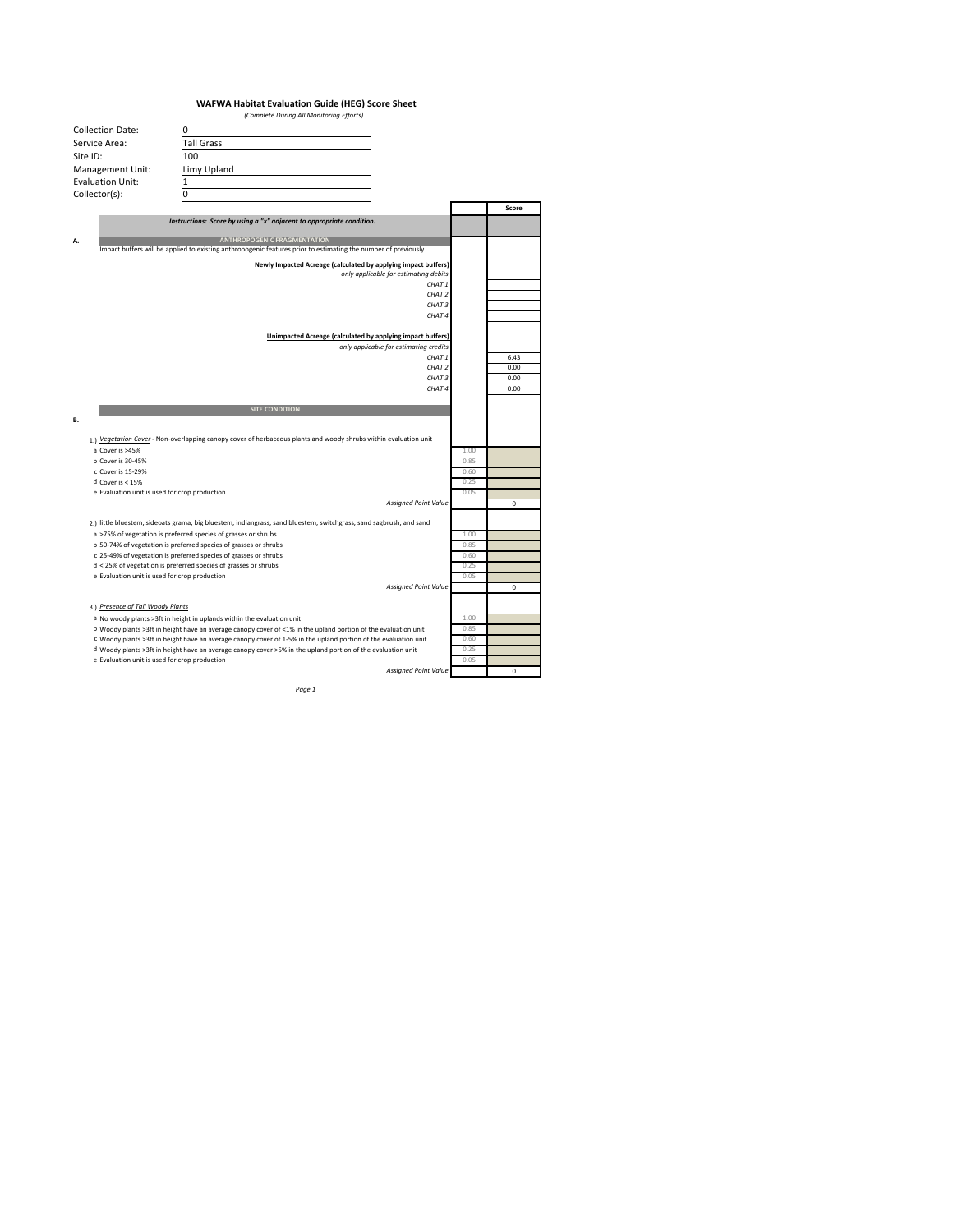#### **WAFWA Habitat Evaluation Guide (HEG) Score Sheet**



|                   | Impacted | Managed<br><b>Habitat Units Habitat Units</b> | Impact<br>Multiplier | Offset<br>Multiplier | Annual<br>Impact Units Offset Units | Annual | Endowment<br>Multiplier | Endowment<br>Units |
|-------------------|----------|-----------------------------------------------|----------------------|----------------------|-------------------------------------|--------|-------------------------|--------------------|
| CHAT <sub>1</sub> | 0.00     | 0.00                                          | 2.5                  | 1.25                 | 0.00                                | 0.00   |                         | 0.00               |
| CHAT <sub>2</sub> | 0.00     | 0.00                                          | 2.1                  | 1.05                 | 0.00                                | 0.00   | 25                      | 0.00               |
| CHAT <sub>3</sub> | 0.00     | 0.00                                          | 1.8                  | 0.9                  | 0.00                                | 0.00   |                         | 0.00               |
| CHAT <sub>4</sub> | 0.00     | 0.00                                          | 1.6                  | 0.8                  | 0.00                                | 0.00   |                         | 0.00               |
| <b>TOTAL</b>      | 0.00     | 0.00                                          |                      |                      | 0.00                                | 0.00   |                         | 0.00               |

*Page 2*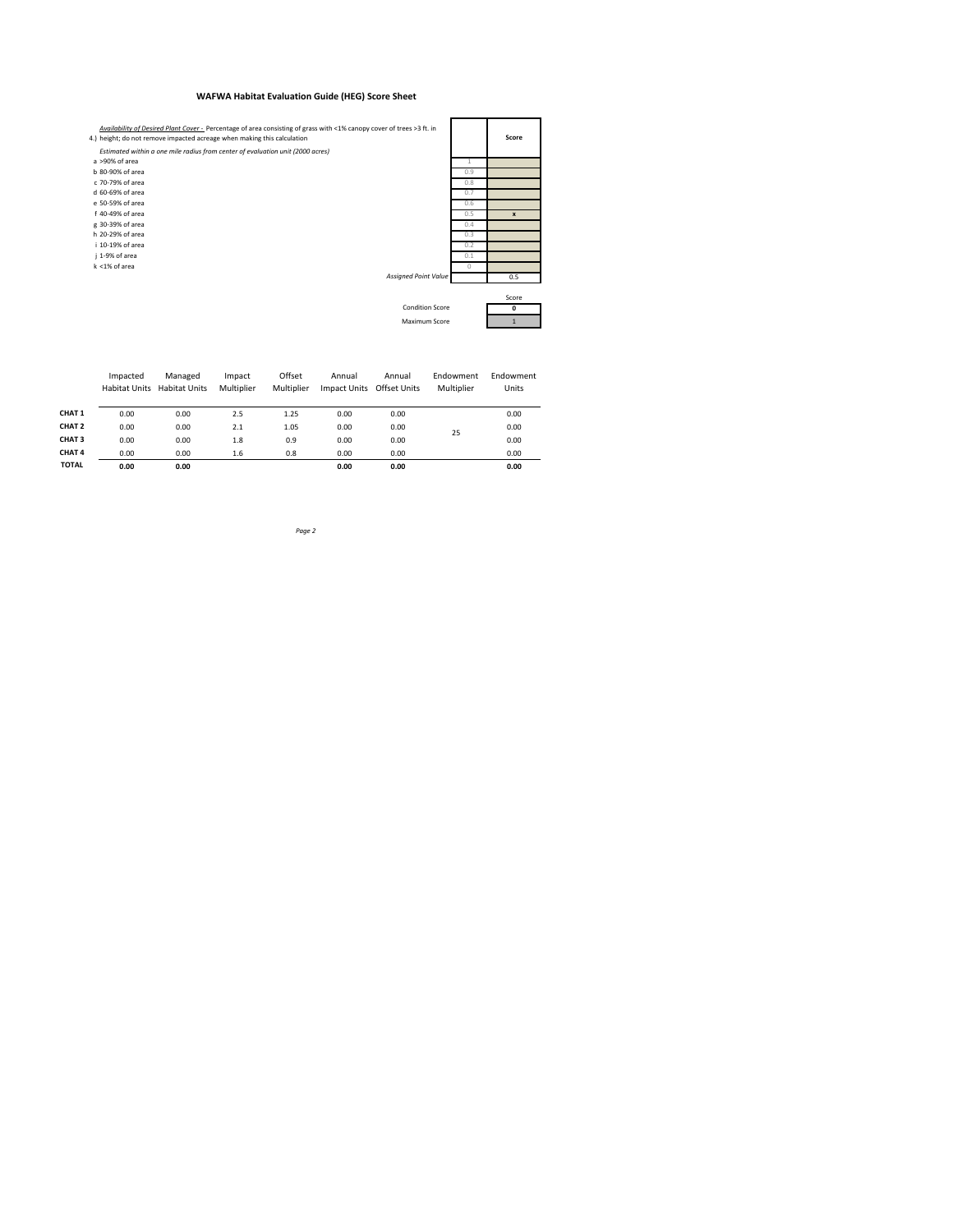### **WAFWA Line Point Intercept Form**

|                           | (Complete During All Monitoring Efforts)                                            | Code      | <b>Growth Habit</b>         |
|---------------------------|-------------------------------------------------------------------------------------|-----------|-----------------------------|
| <b>Collection Date:</b>   | n                                                                                   | PG        | <b>LPC Prefered Grasses</b> |
| Service Area:             | <b>Tall Grass</b>                                                                   | <b>TG</b> | <b>Other Tufted Grass</b>   |
| Site ID:                  | 100                                                                                 | SG        | Sod Grass                   |
| <b>Management Unit</b>    | Limy Upland                                                                         | <b>FO</b> | Forb                        |
| <b>Evaluation Unit</b>    |                                                                                     | <b>SH</b> | Shrub*                      |
| Transect #:               |                                                                                     | SS        | Sand Sagebrush              |
| Collector(s):             |                                                                                     | SO        | Shinnery Oak*               |
| <b>Start Coordinates:</b> |                                                                                     | <b>WL</b> | Woody Litter                |
| <b>End Coordinates:</b>   |                                                                                     | HL        | Herbacous Litter            |
|                           |                                                                                     | <b>OL</b> | Organic Litter              |
| Notes:                    |                                                                                     | AL.       | Artifical Litter            |
|                           | Greater Prairie-chicken preferred grassess: Big bluestem, switchgrass, Indiangrass, | <b>BG</b> | <b>Bare Ground</b>          |

Notes: **AL** Greater Prairie‐chicken preferred grassess: Big bluestem, switchgrass, Indiangrass, eastern gamagrass, little bluestem

| Mark              |             | Interceptions  |   |                |   |   |           |  |                   |  |  |  |
|-------------------|-------------|----------------|---|----------------|---|---|-----------|--|-------------------|--|--|--|
| (f <sub>t</sub> ) | $\mathbf 1$ | $\overline{2}$ | 3 | $\overline{4}$ | 5 | 6 | <b>BG</b> |  | (f <sub>t</sub> ) |  |  |  |
| $\overline{0}$    |             |                |   |                |   |   |           |  | 78                |  |  |  |
|                   |             |                |   |                |   |   |           |  | 81                |  |  |  |
| $\overline{6}$    |             |                |   |                |   |   |           |  | 84                |  |  |  |
| $\overline{9}$    |             |                |   |                |   |   |           |  | 87                |  |  |  |
| 12                |             |                |   |                |   |   |           |  | 90                |  |  |  |
| 15                |             |                |   |                |   |   |           |  | 93                |  |  |  |
| 18                |             |                |   |                |   |   |           |  | 96                |  |  |  |
| 21                |             |                |   |                |   |   |           |  | 99                |  |  |  |
| 24                |             |                |   |                |   |   |           |  | 102               |  |  |  |
| $\overline{27}$   |             |                |   |                |   |   |           |  | 105               |  |  |  |
| $\overline{30}$   |             |                |   |                |   |   |           |  | 108               |  |  |  |
| $\overline{33}$   |             |                |   |                |   |   |           |  | 111               |  |  |  |
| $\overline{36}$   |             |                |   |                |   |   |           |  | 114               |  |  |  |
| 39                |             |                |   |                |   |   |           |  | 117               |  |  |  |
| 42                |             |                |   |                |   |   |           |  | 120               |  |  |  |
| 45                |             |                |   |                |   |   |           |  | 123               |  |  |  |
| 48                |             |                |   |                |   |   |           |  | 126               |  |  |  |
| 51                |             |                |   |                |   |   |           |  | 129               |  |  |  |
| 54                |             |                |   |                |   |   |           |  | 132               |  |  |  |
| 57                |             |                |   |                |   |   |           |  | 135               |  |  |  |
| 60                |             |                |   |                |   |   |           |  | 138               |  |  |  |
| 63                |             |                |   |                |   |   |           |  | 141               |  |  |  |
| 66                |             |                |   |                |   |   |           |  | 144               |  |  |  |
| 69                |             |                |   |                |   |   |           |  | 147               |  |  |  |
| $\overline{72}$   |             |                |   |                |   |   |           |  | 150               |  |  |  |
| $\overline{75}$   |             |                |   |                |   |   |           |  |                   |  |  |  |

|   | <b>Interceptions</b> |   |                |   |   |    |                   | Mark  |                |                         | Interceptions  |                    |   |
|---|----------------------|---|----------------|---|---|----|-------------------|-------|----------------|-------------------------|----------------|--------------------|---|
| 1 | $\overline{2}$       | 3 | $\overline{4}$ | 5 | 6 | BG | (f <sub>t</sub> ) | $1\,$ | $\overline{2}$ | $\overline{\mathbf{3}}$ | $\overline{4}$ | 5                  | 6 |
|   |                      |   |                |   |   |    | 78                |       |                |                         |                |                    |   |
|   |                      |   |                |   |   |    | 81                |       |                |                         |                |                    |   |
|   |                      |   |                |   |   |    | 84                |       |                |                         |                |                    |   |
|   |                      |   |                |   |   |    | 87                |       |                |                         |                |                    |   |
|   |                      |   |                |   |   |    | 90                |       |                |                         |                |                    |   |
|   |                      |   |                |   |   |    | 93                |       |                |                         |                |                    |   |
|   |                      |   |                |   |   |    | 96                |       |                |                         |                |                    |   |
|   |                      |   |                |   |   |    | 99                |       |                |                         |                |                    |   |
|   |                      |   |                |   |   |    | 102               |       |                |                         |                |                    |   |
|   |                      |   |                |   |   |    | 105               |       |                |                         |                |                    |   |
|   |                      |   |                |   |   |    | 108               |       |                |                         |                |                    |   |
|   |                      |   |                |   |   |    | 111               |       |                |                         |                |                    |   |
|   |                      |   |                |   |   |    | 114               |       |                |                         |                |                    |   |
|   |                      |   |                |   |   |    | 117               |       |                |                         |                |                    |   |
|   |                      |   |                |   |   |    | 120               |       |                |                         |                |                    |   |
|   |                      |   |                |   |   |    | 123               |       |                |                         |                |                    |   |
|   |                      |   |                |   |   |    | 126               |       |                |                         |                |                    |   |
|   |                      |   |                |   |   |    | 129               |       |                |                         |                |                    |   |
|   |                      |   |                |   |   |    | 132               |       |                |                         |                |                    |   |
|   |                      |   |                |   |   |    | 135               |       |                |                         |                |                    |   |
|   |                      |   |                |   |   |    | 138               |       |                |                         |                |                    |   |
|   |                      |   |                |   |   |    | 141               |       |                |                         |                |                    |   |
|   |                      |   |                |   |   |    | 144               |       |                |                         |                |                    |   |
|   |                      |   |                |   |   |    | 147               |       |                |                         |                |                    |   |
|   |                      |   |                |   |   |    | 150               |       |                |                         |                |                    |   |
|   |                      |   |                |   |   |    |                   |       |                |                         |                | <b>TOTAL HITS=</b> |   |

**BG \*** add\* if >5 feet tall

#### *Results:*

| ----------      |     |     |     |     |           |     |               |           |           |           |     |                        |        |           |
|-----------------|-----|-----|-----|-----|-----------|-----|---------------|-----------|-----------|-----------|-----|------------------------|--------|-----------|
|                 | PG  | TG  | SG  | FO  | <b>SH</b> | SS  | <sub>SO</sub> | <b>WL</b> | <b>HL</b> | <b>OL</b> | AL  | Canopy<br><b>Total</b> | Litter | <b>BG</b> |
| Number of Hits: | O   |     |     |     |           |     |               |           |           |           |     |                        |        |           |
| % Canopy Cover: | 0.0 | 0.0 | 0.0 | 0.0 | 0.0       | 0.0 | 0.0           | 0.0       | 0.0       | 0.0       | 0.0 | #DIV/0!                | #####  | #####     |

Total Grass & Shrub Hits:<br>(PG, TG, SG, SH, SS, SO)

**0 D PG, SS, SO Hits: 0** 

**Prefered Grass/Shrub Comp.** (%): #DIV/0!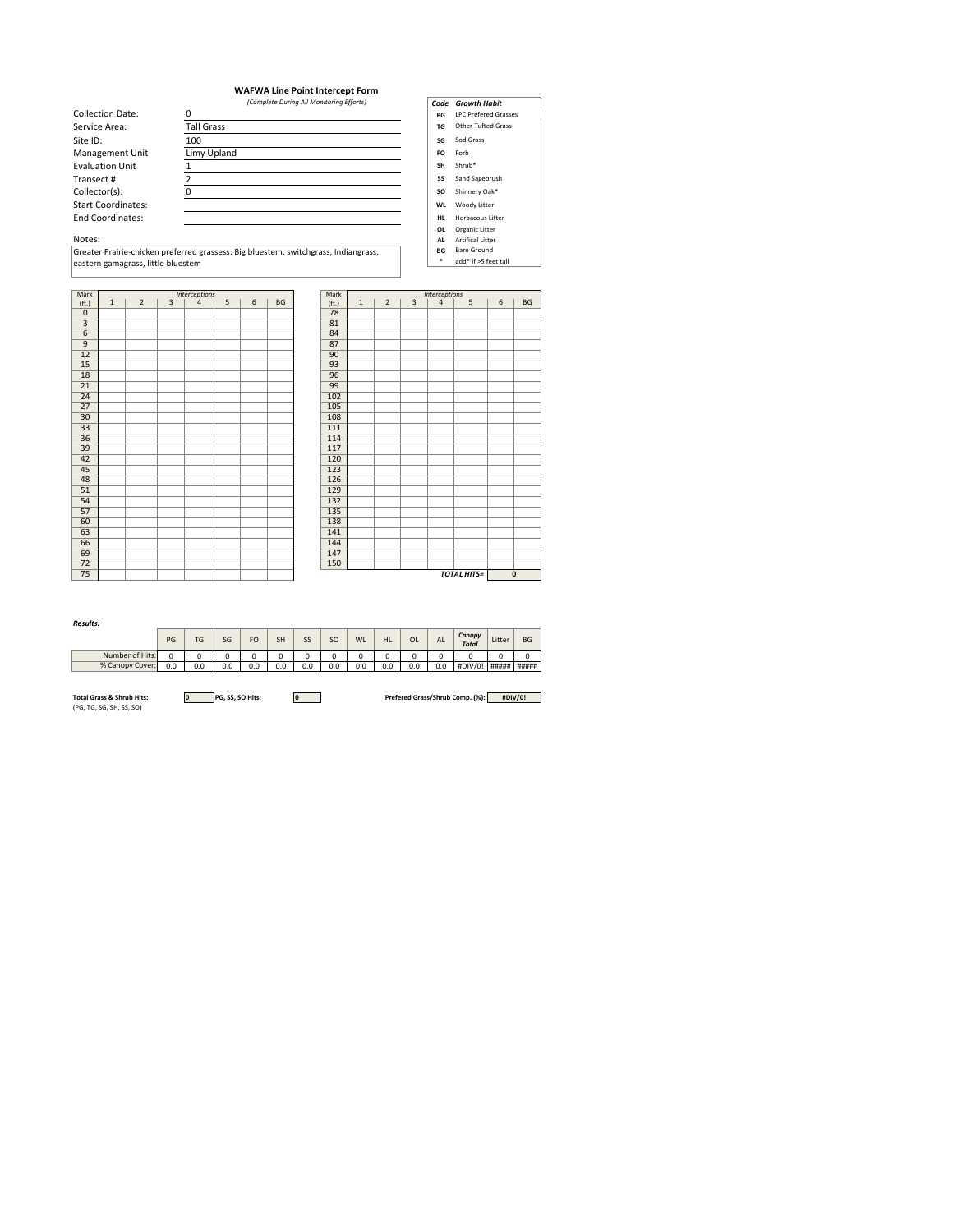#### *(Complete Only During Breeding Season at Management Sites)* **WAFWA Visual Obstruction Reading (VOR) Data Form**

| <b>Collection Date:</b>   |                   |
|---------------------------|-------------------|
| Service Area:             | <b>Tall Grass</b> |
| Site ID:                  | 100               |
| <b>Management Unit</b>    | Limy Upland       |
| <b>Evaluation Unit</b>    |                   |
| Transect #:               |                   |
| Collector(s):             |                   |
| <b>Start Coordinates:</b> |                   |
| <b>End Coordinates:</b>   |                   |

|           | Visual Obstruction Reading (VOR) |  |  |  |  |  |  |  |  |  |  |  |  |  |  |
|-----------|----------------------------------|--|--|--|--|--|--|--|--|--|--|--|--|--|--|
| Mark (ft) |                                  |  |  |  |  |  |  |  |  |  |  |  |  |  |  |
|           | Obscured                         |  |  |  |  |  |  |  |  |  |  |  |  |  |  |
| 20        | Bands                            |  |  |  |  |  |  |  |  |  |  |  |  |  |  |
|           |                                  |  |  |  |  |  |  |  |  |  |  |  |  |  |  |
| 40        |                                  |  |  |  |  |  |  |  |  |  |  |  |  |  |  |
| 60        |                                  |  |  |  |  |  |  |  |  |  |  |  |  |  |  |
| 80        |                                  |  |  |  |  |  |  |  |  |  |  |  |  |  |  |
| 100       |                                  |  |  |  |  |  |  |  |  |  |  |  |  |  |  |
| 120       |                                  |  |  |  |  |  |  |  |  |  |  |  |  |  |  |
| 140       |                                  |  |  |  |  |  |  |  |  |  |  |  |  |  |  |

Notes:

*.*

•VOR pole is 5 feet tall, 1 inch in diameter, with bands 4 inches in length. Place VOR pole at the mark, on the north side of the transect line.<br>Sighting pole is 1.5 feet tall. Placed at a distance of 6.5 feet from the VOR

•VOR is recorded as a decimal number of each band obscured. For example, 1.5 means that all of band 1 is completely obscured and HALF<br>of band-2 is obscured, or 3.25 means that all of bands-1,2, & 3 are obscured and 0.25 o

*Note:* Record "0" if a reading does not result in a VOR ; this indicates that a reading was made.

| Results: |       |                            |
|----------|-------|----------------------------|
| #DIV/0   | #REF! | <b>Average VOR Reading</b> |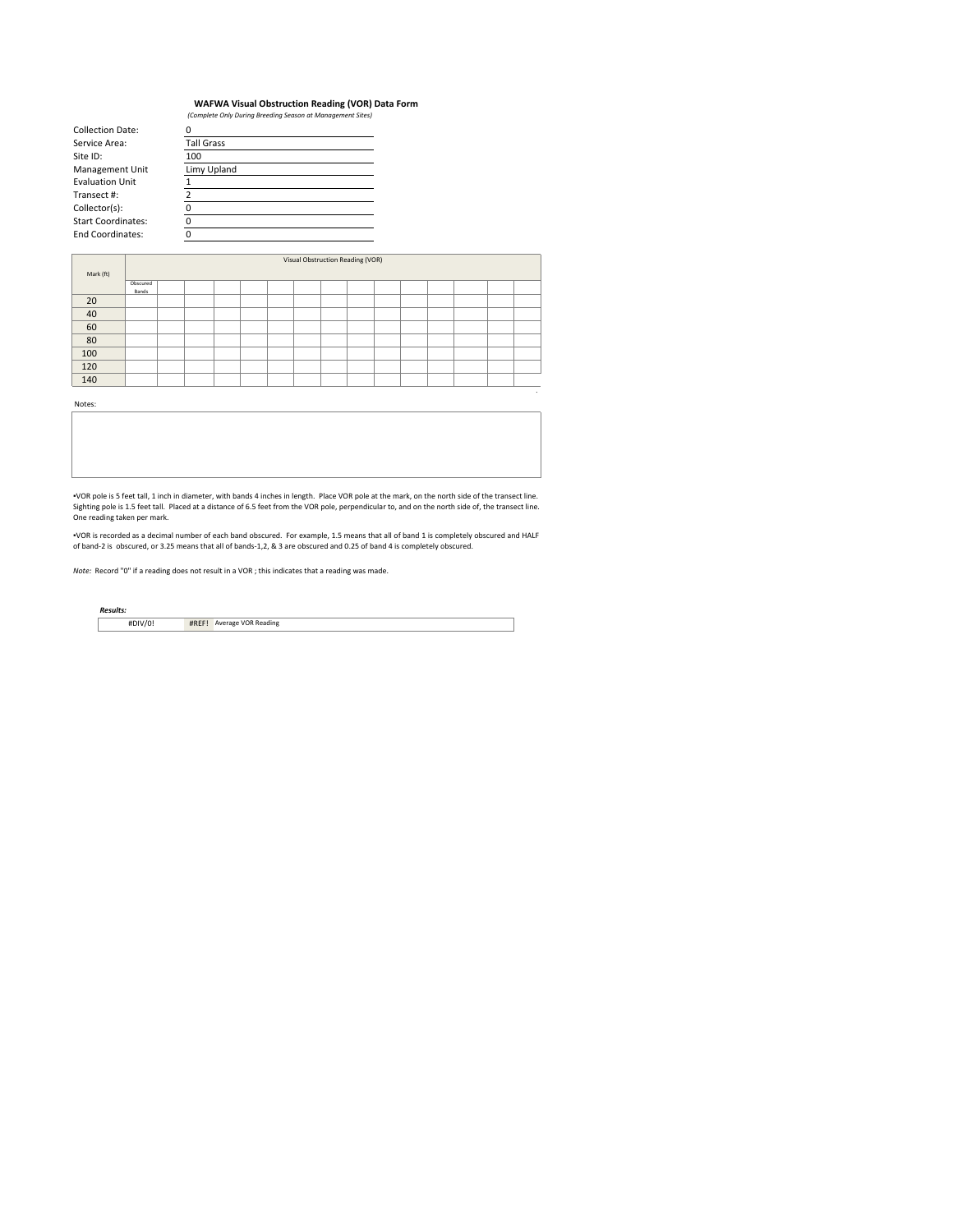# **WAFWA Plant Height Data Form**

*(Complete Only During Breeding Season at Management Sites)*

| <b>Collection Date:</b>   |                   |
|---------------------------|-------------------|
| Service Area:             | <b>Tall Grass</b> |
| Site ID:                  | 100               |
| Management Unit:          | Limy Upland       |
| <b>Evaluation Unit:</b>   |                   |
| Transect #:               |                   |
| Collector(s):             |                   |
| <b>Start Coordinates:</b> |                   |
| <b>End Coordinates:</b>   |                   |

| Mark              | <b>Herbacous Plant Height</b> | Woody Plant Height |
|-------------------|-------------------------------|--------------------|
| (f <sub>t</sub> ) | (inches)                      | (inches)           |
| 15                |                               |                    |
| 25                |                               |                    |
|                   |                               |                    |
| 35                |                               |                    |
| 45                |                               |                    |
| 55                |                               |                    |
| 65                |                               |                    |
| 75                |                               |                    |
| 85                |                               |                    |
| 95                |                               |                    |
| 105               |                               |                    |
| 115               |                               |                    |
| 125               |                               |                    |
| 135               |                               |                    |
| 145               |                               |                    |
| Avg.              | #DIV/0!                       | #DIV/0!            |

| Plant Height      | Record to:     |
|-------------------|----------------|
| $0'$ to $3$ feet: | Nearest inch   |
| 3'1" to 10' feet: | Nearest foot   |
| >10'.1" feet      | Nearest 5 feet |

•Measure tallest living or dead plant, including seed heads, intersecting a 12" diameter vertical cylinder<br>next to and north of the tape, at the mark.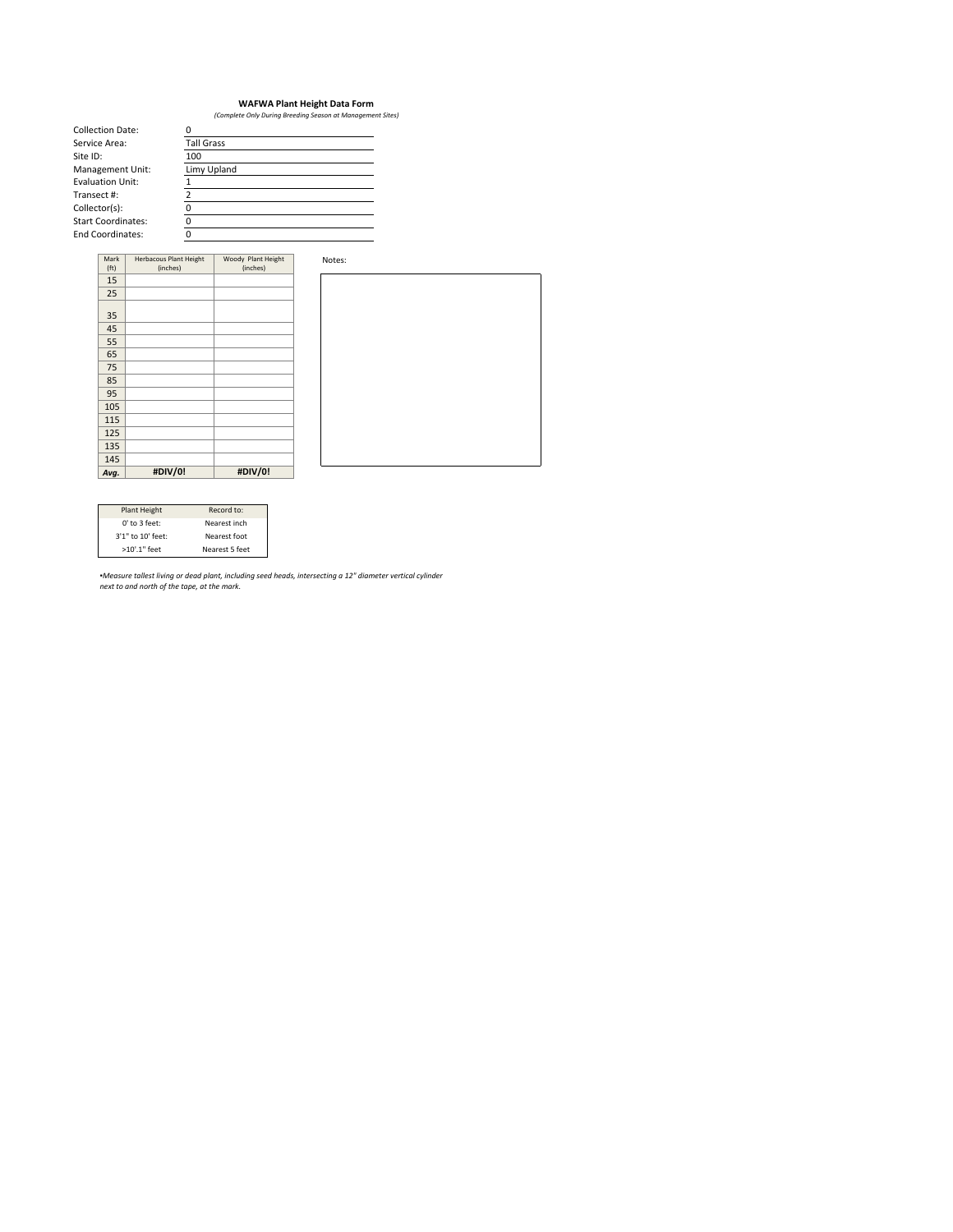### **WAFWA Plant Phenology Form**

|  |  | (Complete Only During Breeding Season at Management Sites) |  |
|--|--|------------------------------------------------------------|--|
|  |  |                                                            |  |

| <b>WAFWA Plant Phenology Form</b>                          |  |  |
|------------------------------------------------------------|--|--|
| (Complete Only During Breeding Season at Management Sites) |  |  |
|                                                            |  |  |
| <b>Tall Grass</b>                                          |  |  |
| 100                                                        |  |  |
|                                                            |  |  |
|                                                            |  |  |
|                                                            |  |  |
|                                                            |  |  |
|                                                            |  |  |
|                                                            |  |  |
|                                                            |  |  |

 $\overline{a}$ 

| GRASS (check 2 boxes when both warm- & cool-season grasses are present) |  |
|-------------------------------------------------------------------------|--|
| 1 - GREEN LEAVES BEFORE BOOT                                            |  |
| 2- BOOT STAGE                                                           |  |
| 3- SEED SOFT DOUGH TO RIPE                                              |  |
| 4- SEED DESIMINATION                                                    |  |
| 5- WINTER DORMANCY CURED                                                |  |
| <b>FORB</b>                                                             |  |
| 1- GREEN BEFORE FLOWERING                                               |  |
| 2 - FULL BLOOM PETALS FALLING                                           |  |
| 3 - FRUIT RIPENING                                                      |  |
| 4 - FRUIT RIPE TRANSITIONAL TO FALL DORMANCY                            |  |
| 5 - SEED DESIMINATION TRANSITIONAL TO WINTER DORMANCY                   |  |
| <b>SHRUB</b>                                                            |  |
| 1 - GREEN LEAVES ONLY TRANSITIONAL TO FULL LEAF STAGE                   |  |
| 2 - FLOWERS IN BUD, GREEN FLOWERING STAGE                               |  |
| 3 - FLOWERS OPEN TRANSITIONAL TO FRUIT FORM                             |  |
| 4 - SEED MATURITY TRANSITIONAL TO FALL DORMANCY * = GREEN FRUIT WT      |  |
| 5 - WINTER DORMANCY TRANSITIONAL TO CURED LEAVES ** = DRY FRUIT WEIGHT  |  |
| <b>SAND SAGEBRUSH</b>                                                   |  |
| 1 - BUDS SWOLLEN                                                        |  |
| 2 - EARLY LEAF DEVELOPMENT                                              |  |
| 3 - STEM ELONGATION, FULL LEAF                                          |  |
| 4-FLOWERING                                                             |  |
| 5 - SEED MATURITY                                                       |  |
| <b>6 - EARLY LEAF SENESCENCE</b>                                        |  |
| 7 - DORMANCY                                                            |  |
| <b>SHINNERY OAK</b>                                                     |  |
| 1 - BUD SWELL                                                           |  |
| 2 - FLOWERING CATKINS                                                   |  |
| 3 - PISTILLATE FLOWERS AND OR LATERAL BUD FORMATION IN LEAF AXILS       |  |
| $4 - LEAVES < 4 CM$                                                     |  |
| 5 - LEAVES > 4 CM                                                       |  |
| 6 - ACORNS DISTINGUISHED FROM CAP                                       |  |
| 7 - ACRONS GREEN                                                        |  |
| 8 - ACORNS SEPARATE FROM CAP                                            |  |
| 9 - DORMANCY                                                            |  |